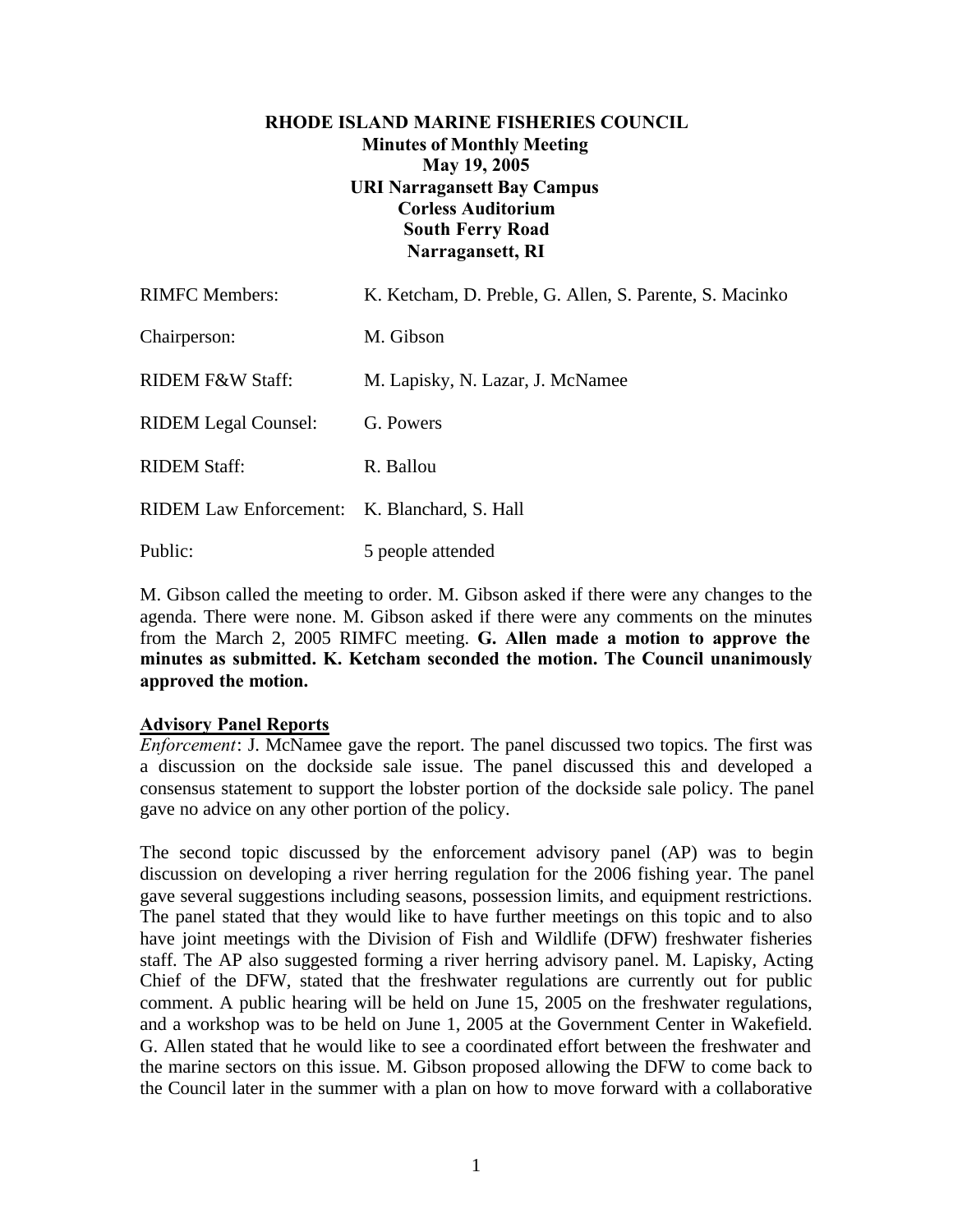effort between the freshwater and marine DFW sections and then the Council could move forward with developing an AP and tackling this issue for 2006. M. Lapisky agreed with this. **G. Allen asked that, as stated by M. Gibson, the DFW come forward at the June meeting with a plan on how to move forward in a collaborative fashion with the freshwater section and then the Council can move forward with gathering stakeholders for a river herring AP which will come together to develop regulations for 2006.**

## **New Business**

*Council authorization of a closed executive session:* J. McNamee had passed out a calendar of the next couple of months to choose a date for the closed executive session. He also wanted to clear up whether the Council was actually authorized to convene in this fashion. G. Powers stated that he had received a verbal response from the RI Attorney General which stated that it was acceptable for a closed executive session; he suggested the Council wait for a formal written statement which would be forthcoming before they finalized a meeting date. The Council deferred action until the June meeting.

*Council comments on public hearing items:* The Council decided to take the Atlantic herring public hearing item first. There was no Council discussion on this topic. **G. Allen made a motion to advise the Director of the Department of Environmental Management (DEM) to accept the proposed Atlantic herring regulation without the minimum size section. K. Ketcham seconded the motion.** There was no further discussion. **The Council voted unanimously to approve the motion.**

M. Gibson went on to the dockside sale public hearing item. He had previously suspended the public hearing but did not close it to give late arrivals a chance to voice their opinions. He reopened the public hearing on this item. There were no further public comments therefore he closed the public hearing and public comment period on this issue. M. Gibson went back to the Council for their comments. S. Parente brought up a comment previously made by K. Ketcham about lobster boat crew members, whether or not the new policy precludes the crew members from selling at the docks as this is the common practice. There was a discussion about what type of license an individual would need to get the dockside sale endorsement. M. Marchetti made the comment that the whole point of bringing this forward was to make the existing practice with respect to the dockside sale of lobsters legal. He suggested keeping things as simple as possible. M. Gibson stated that everyone wanted this practice of dockside sales of lobsters to continue as everyone sees the benefits in it. Unfortunately there were a few things which were unforeseen that still need to be worked out. M. McSally suggested adding in a subsection which allows a "regularly employed crew member" to also be allowed to sell lobsters under the dockside sale endorsement. M. Marchetti stated that this was a good idea as long as the fly by night lobster dealers or "barge queens" don't start up again. S. Hall asked that DEM legal counsel review this to make sure it is not an illegal transfer of license. G. Allen stated that he agreed with all that had been said but wanted to make sure that the specificity indicated for the "licensee" in the policy needed to also apply to the "regularly employed crew member". D. Preble stated that he felt the stipulation which exists in the policy that the lobsters must be sold from the vessel that caught them should